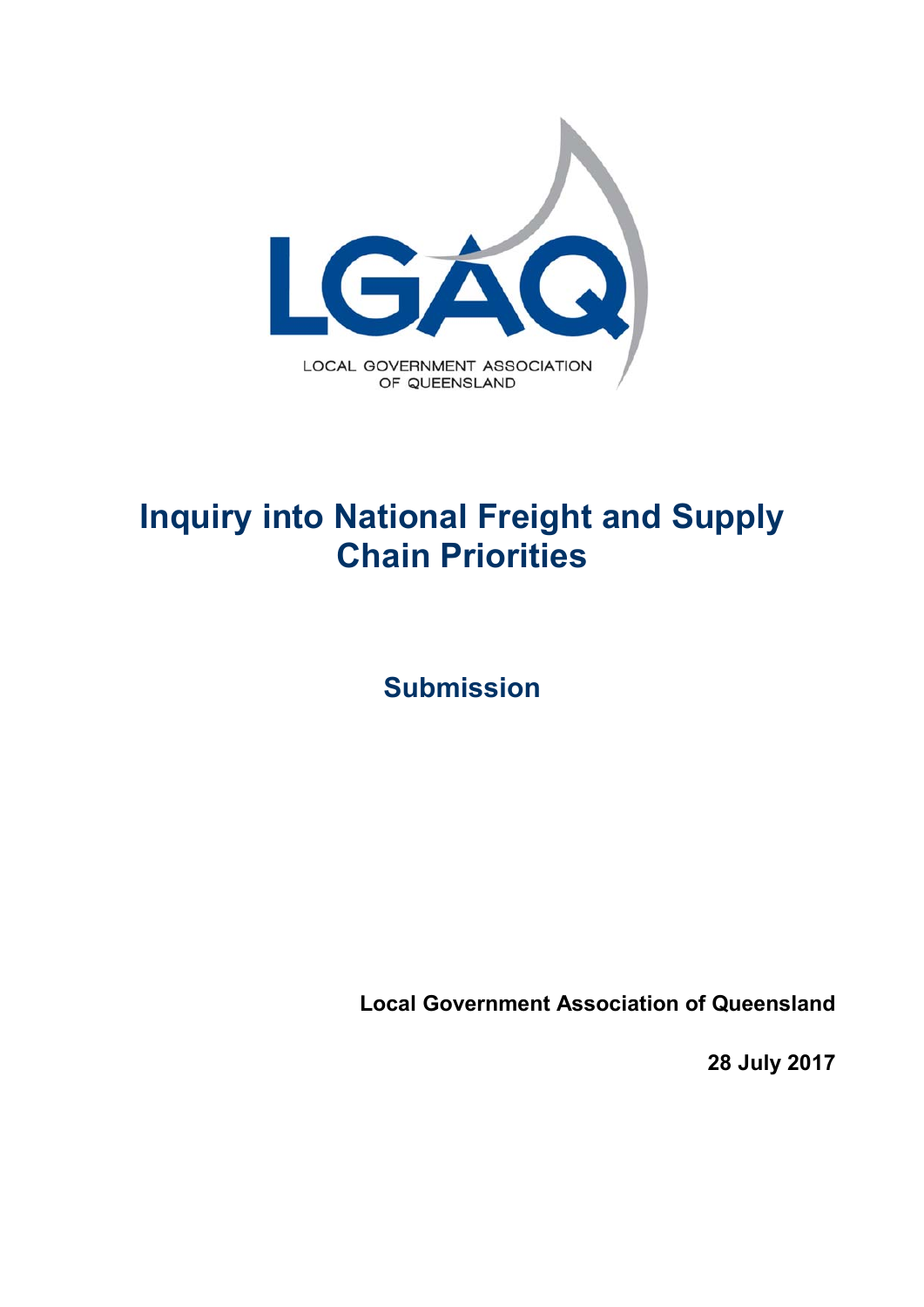## **Contents**

| $\mathbf{1}$ . |  |
|----------------|--|
| 2.             |  |
| 3.             |  |
| 4.             |  |
| 5.             |  |
| 6.             |  |
|                |  |
|                |  |
|                |  |
|                |  |
|                |  |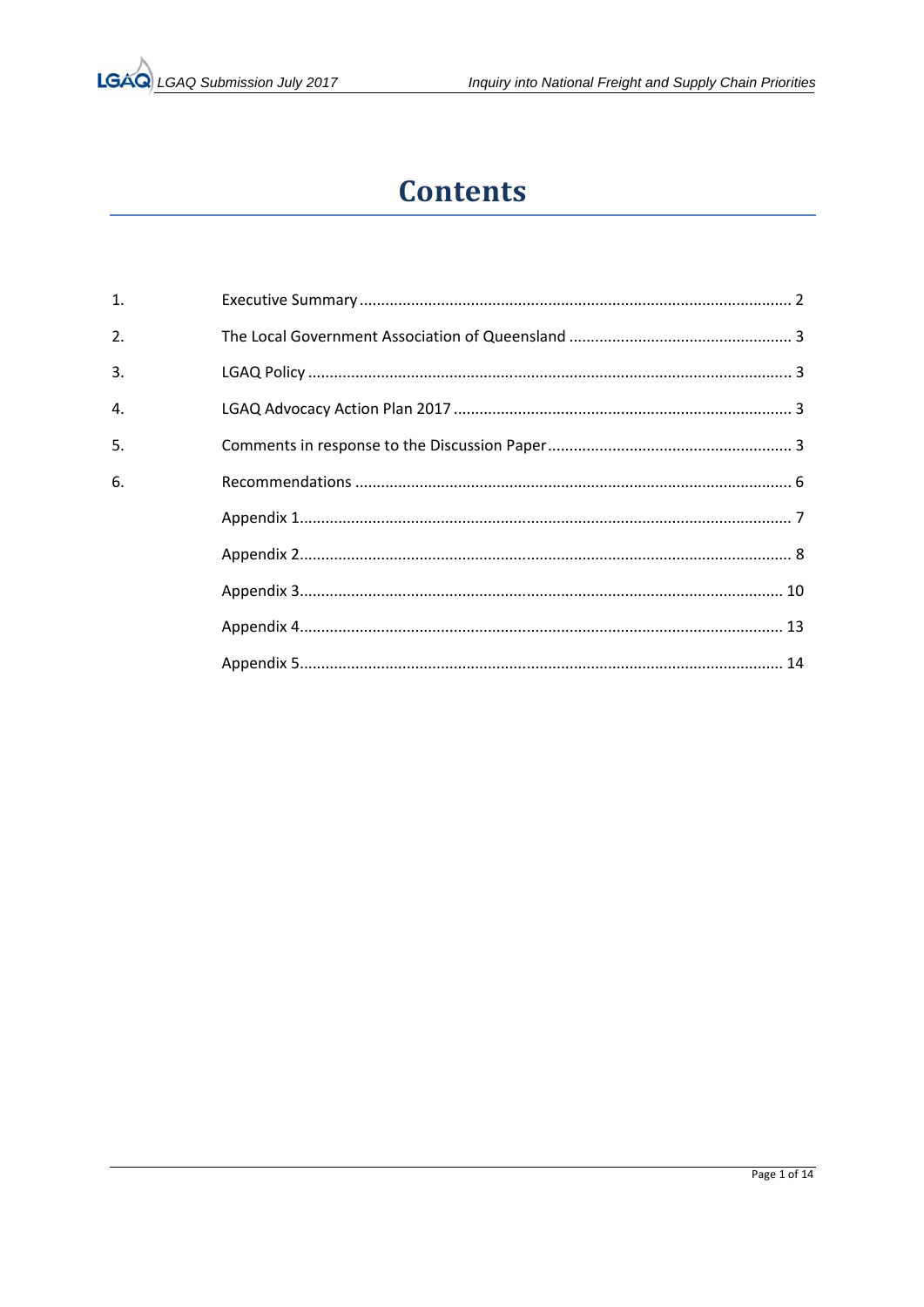### **1. Executive Summary**

The local government sector has responsibility for managing more than 80% of the nation's road network. Local roads connect the factory or farm gate to the broader transport system, whether it be from farm gate to silo or rail head; or from factory gate to port. These 'first and last mile' links are crucial to seamless supply chains.

An efficient transport network is critical to the productivity of the Australian economy. Poor road (and other transport) networks lead to higher freight costs which can directly impact on the price that consumers pay for goods and services.

With expected continued growth in the road-based freight task, increased pressure will be placed on the local government-controlled network. While local governments recognise their critical role in responding to the growing freight task, councils face a delicate balancing act between the need to improve productivity by increasing heavy vehicle access and their responsibility to preserve the local network for all road users all within the constraint of available funding.

While the development of a National Freight and Supply Chain Strategy is supported, the Local Government Association of Queensland believes that more leadership at the national level in relation to supporting local government capability in managing the impacts of the freight task is required. Furthermore, the case for funding programs and other measures to address first and last mile issues, as highlighted through numerous inquiries and strategies, has clearly been made. Thus, the National Freight and Supply Chain Strategy provides an opportunity for the demonstration of national leadership in the delivery of an efficient transport network that supports productivity gains in the broader economy.

The Local Government Association of Queensland recommends the National Freight and Supply Chain Strategy:

- recognises the challenges faced by local government in addressing first and last mile access issues and provides financial support to regional groupings of councils (RRTGs in Queensland) to complete first and last mile identification and analyses projects, similar to that completed on the Darling Downs, within a 1-2 year period of the Strategy's commencement. Initial estimate of funding required: \$5 million over two years, nationally.
- recognises the ongoing capability development task at the local government level and provides financial support to State/Territory local government associations to assist council capability development for four years from the commencement of the strategy. Initial estimate of funding required: \$3 million over four years, nationally.
- establishes a federally funded program dedicated to addressing first and last mile access issues on the local government road network, with preference given to projects that have been identified through regional analyses (refer to first recommendation above). In line with 2016 Election Plans (refer to Appendix 1), funding requested: \$200 million per annum nationally for five years.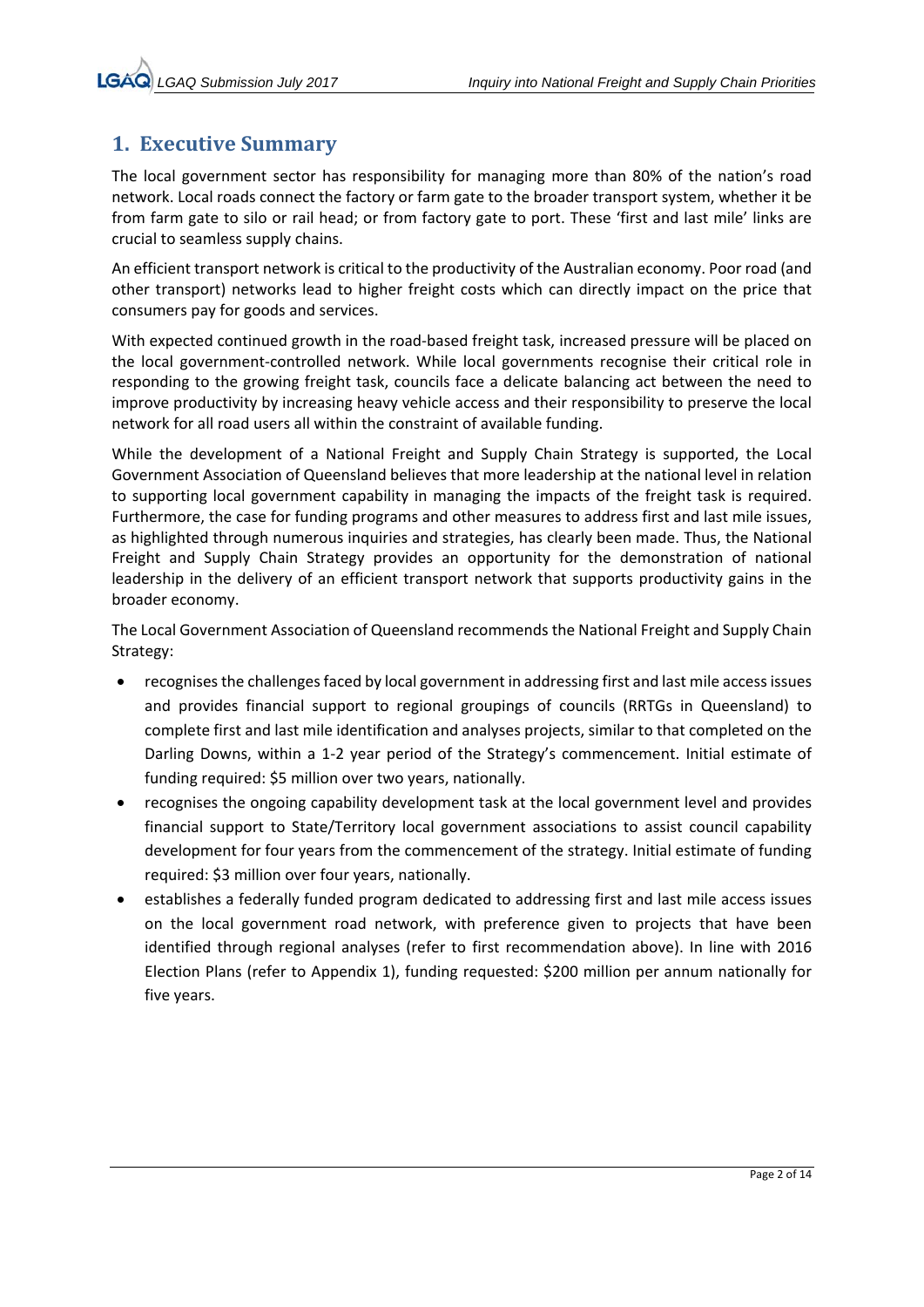### **2. The Local Government Association of Queensland**

The Local Government Association of Queensland (LGAQ) is the peak body for local government in Queensland. It is a not-for-profit association established solely to serve councils and their needs. The LGAQ has been advising, supporting and representing local councils since 1896, allowing them to improve their operations and strengthen relationships with their communities. The LGAQ does this by connecting councils to people and places; supporting their drive to innovate and improve service delivery through smart services and sustainable solutions; and delivering them the means to achieve community, professional and political excellence.

### **3. LGAQ Policy**

The LGAQ's Policy Statement 2016<sup>1</sup> is a definitive statement of the collective voice of local government in Queensland. This statement identifies the position of local government in relation to a number of key issues.

The two key positions of local government as relevant to the *Inquiry into National Freight and Supply Chain Priorities* (the Inquiry), are highlighted below. Other relevant positions from LGAQ's Policy Statement are outlined in Appendix 2.

### *8.1.5 Freight and Heavy Vehicle Management*

- *8.1.5.1 Recognising that the majority of freight tasks start and finish on a local government controlled road, councils play a critical role in responding to the growing freight task.*
- *8.1.5.3 Local government is committed to working with Federal and State Governments to develop strategic freight routes, and to address impediments to accessing the locally controlled network.*

### **4. LGAQ Advocacy Action Plan 2017**

The LGAQ's *Advocacy Action Plan 2017*2 places emphasis on the importance of integrated freight planning coupled with long‐term funding certainty for local government through the following goals:

- *36 Inclusion of council road infrastructure in the National Freight and Supply Chain Strategy, with a new federally funded program to address first and last mile constraints on the local government road network.*
- *38 Permanent Roads to Recovery and Bridges Renewal Programs.*

### **5. Comments in response to the Discussion Paper**

The LGAQ welcomes the opportunity to provide a submission to the Inquiry. While not specifically answering the questions posed in the Inquiry's Discussion Paper (many of which the LGAQ is not in a position to answer), comments are provided in relation to the following matters:

- Local governments' ability to fund transport infrastructure
- Freight strategies at State and national levels
- First and Last Mile Freight Pilot Project
- Developing local government capability

<sup>1</sup> Available at http://www.lgaq.asn.au/documents/10136/48c73637‐4038‐46e1‐91a0‐535a16e367dd

<sup>2</sup> Available at http://lgaq.asn.au/documents/10136/fa0f0ba9‐db86‐41a7‐b40f‐2b742ae42053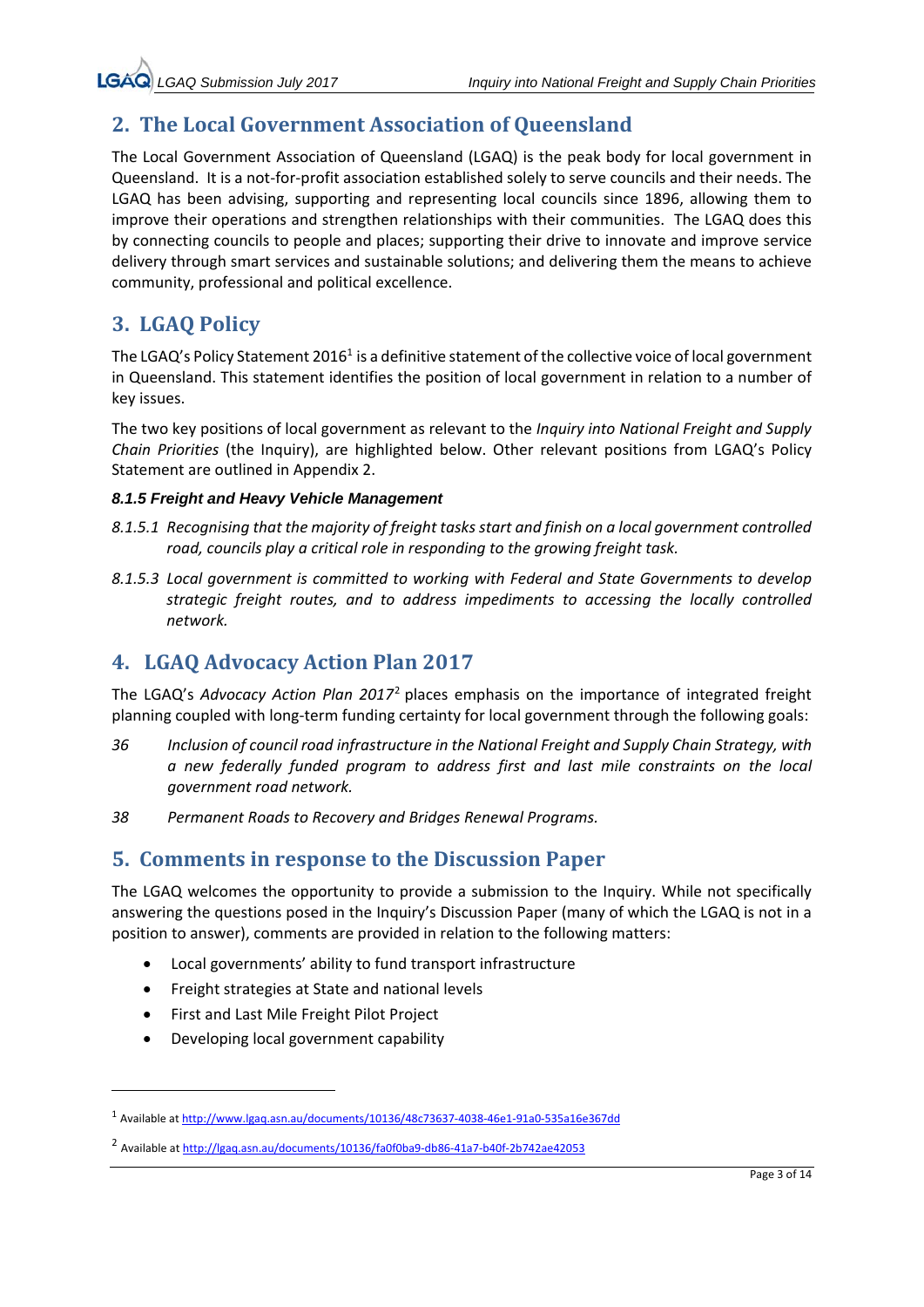### Local governments' ability to fund transport infrastructure

The freight task typically starts and ends on a local government‐controlled road. While the LGAQ and Queensland councils are supportive of improving the efficiency and coordination of the freight network and strengthening and supporting access to the first and last mile links in the supply chain, the current and projected freight task poses a number of critical challenges to local government in relation to community expectations, road standards and funding.

Funding for the local road network is typically comprised of council own‐source revenue, the identified road component of the Financial Assistance Grant along with other grants and subsidies from the federal and State governments (i.e. Roads to Recovery, Bridges Renewal, and Black Spot Programmes and the Transport Infrastructure Development Scheme). The 'boom and bust' cycle of funding programs administered by federal and State governments places greater pressure on local governments' ability to fund the maintenance and renewal of their road network, let alone upgrade first and last mile links in order to facilitate increased levels of High Productivity Vehicle (HPV) access. The ability for councils to raise additional funding through own‐source revenue is also limited as these mechanisms are regulated, and further restricted from time-to-time (for example, State government decisions to limit developer contributions).

As noted in the discussion paper, "the increasing cost of land transport infrastructure and services raises questions about future funding models". It's in this context, considering local governments' reliance upon grants and subsidy programs from higher levels of government and balancing the need to preserve existing networks versus granting heavy vehicle access, the LGAQ has long‐supported the need for a heavy vehicle pricing framework which is being progressed by the Department through the current land transport market reform and work program. The LGAQ has also called for the establishment of a dedicated first and last mile funding program at the federal level (see Appendix 1).

### Freight strategies at State and national levels

Over many years, numerous strategies and plans in various forms have been developed by State and national governments. Regrettably, in LGAQ's experience, many of these strategies and plans have not fulfilled their full potential due to a lack of genuine integration across all three levels of government; a lack of traction on identified initiatives; and further, a lack of regard to local government's planning priorities and regional relationships and obligations.

While the *National Land Freight Strategy 2013* has resulted in, among other things, release of the key freight routes map, there has been a lack of progress towards the identification of key local government-controlled roads that form part of the overall supply chain. Despite numerous inquiries/plans<sup>3</sup> reiterating the need to address first and last mile issues through the establishment of a dedicated funding program at the federal level, this action from the current strategy remains incomplete (refer to Appendix 3).

The LGAQ believes that the National Freight and Supply Chain Strategy needs to take an end to end perspective (source to market). Unless such a perspective is taken, first and last mile issues will continue to be over‐looked, rendering capital improvements in one part of a network less effective due to continuing constraints elsewhere in the network. This fragmented approach often leads to criticisms that freight planning is "usually not well‐integrated with other land‐use, transport and strategic planning frameworks"<sup>4</sup>. Local governments need clarity in strategic freight priorities and corridors in order to establish appropriate land-use patterns as part of their planning obligations.

<sup>&</sup>lt;sup>3</sup> Productivity Commission Inquiry: Regulation of Australian Agriculture 2016; Agricultural Competitiveness White Paper, 2015; Infrastructure Australia: Infrastructure Australia Plan 2016

<sup>&</sup>lt;sup>4</sup> Philip Davies, Chief Executive Officer, Infrastructure Australia: Speech to Australian Logistics Council Forum, 8 March 2017, Melbourne.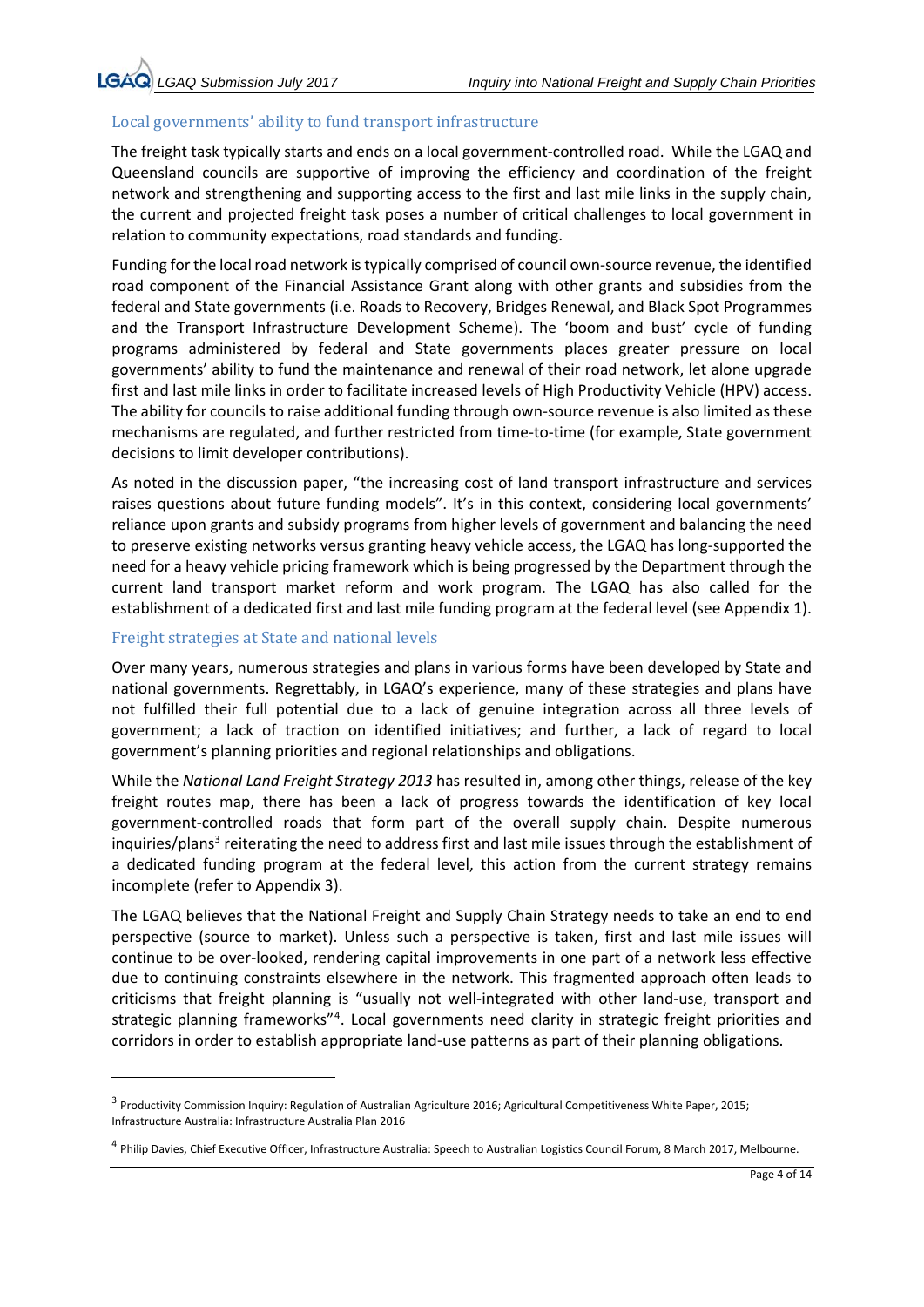As members of the Queensland Ministerial Freight Council, the LGAQ has directly participated in the development of the new *Queensland Freight Strategy* (QFS) being led by the Queensland Department of Transport and Main Roads (TMR). The 'line of sight' approach that has been adopted in the development of the QFS and associated action plan, coupled with the identification of first and last mile limitations as a central issue across modal challenges and opportunities is strongly supported by the LGAQ. Additionally, work to explore regional approaches to the identification and analysis of first and last mile issues has been significantly progressed under the existing *Moving Freight* strategy. This has led to the successful First and Last Mile Pilot Project being completed with the support of the Queensland Roads and Transport Alliance.

Furthermore, a clear 'line of sight' between the hierarchy of State strategies and the National Freight and Supply Chain Strategy will be required in order to avoid a potential disconnect between strategic priorities that may result in duplication and ineffective coordination.

### First and Last Mile Pilot Project

The First and Last Mile Freight Pilot Project is an example of an initiative where the Toowoomba and Western Downs Regional Councils, through Regional Roads and Transport Groups (RRTGs), have successfully undertaken a joint transport planning exercise that integrated strategic freight network planning. This project integrated TMR's Heavy Vehicle Network Plan (in effect at the time) with existing / future land‐use, identifying and analysing key first and last mile deficiencies on local government‐ controlled roads. Through this project, 34 high priority routes were assessed across the study area. The combined analysis of all routes showed estimated benefits to exceed costs, with an overall benefit‐cost ratio of 1.27.

The project ultimately produced a mid to long-term strategic plan for both councils to align local freight networks with the HPV access afforded on adjacent higher order roads. It has also provided the justification and reasoning to support external funding for network investments that ultimately connect to major freight generation points, for example the funding contribution secured for the replacement of the Lemontree‐Bostock Road Bridge under Round 2 of the Bridges Renewal Programme. While such investments are made at the local network level, the economic growth opportunities can generate benefits across Queensland and the nation.

#### Developing local government capability

In May 2016, the LGAQ and the National Heavy Vehicle Regulator (NHVR) signed a Memorandum of Understanding (MOA) to improve the safety and productivity of the local road freight network in Queensland. Under this MOA, the LGAQ has established, with funding support from the NHVR for a two year period, the position of Heavy Vehicle Access Liaison Officer (HVALO) to support Queensland councils develop capability to meet their responsibilities under the *Heavy Vehicle National Law*.

Through the Partnership Steering Committee established under the MOA, the LGAQ and NHVR jointly develop and manage the HVALO work program, which is targeted towards developing council capability in determining access to the local road network. This includes supporting councillors and council officers in understanding the use of notices, pre‐approvals and other aspects of managing heavy vehicle access to the local road network.

An example of the success of this arrangement is the increased level of council participation under the *National Class 1 Special Purpose Vehicle Notice*  (SPV Notice). The level of Queensland council participation under the SPV notice as at June 2016 (immediately prior to commencement of the HVALO position) compared with June 2017 is shown at Appendix 4. An interstate (eastern seaboard) comparison of council participation is shown at Appendix 5. The progress made by Queensland councils has resulted in reduced permit turnaround timeframes, with a significant volume of low‐risk permit applications transitioning to pre‐approvals and notices.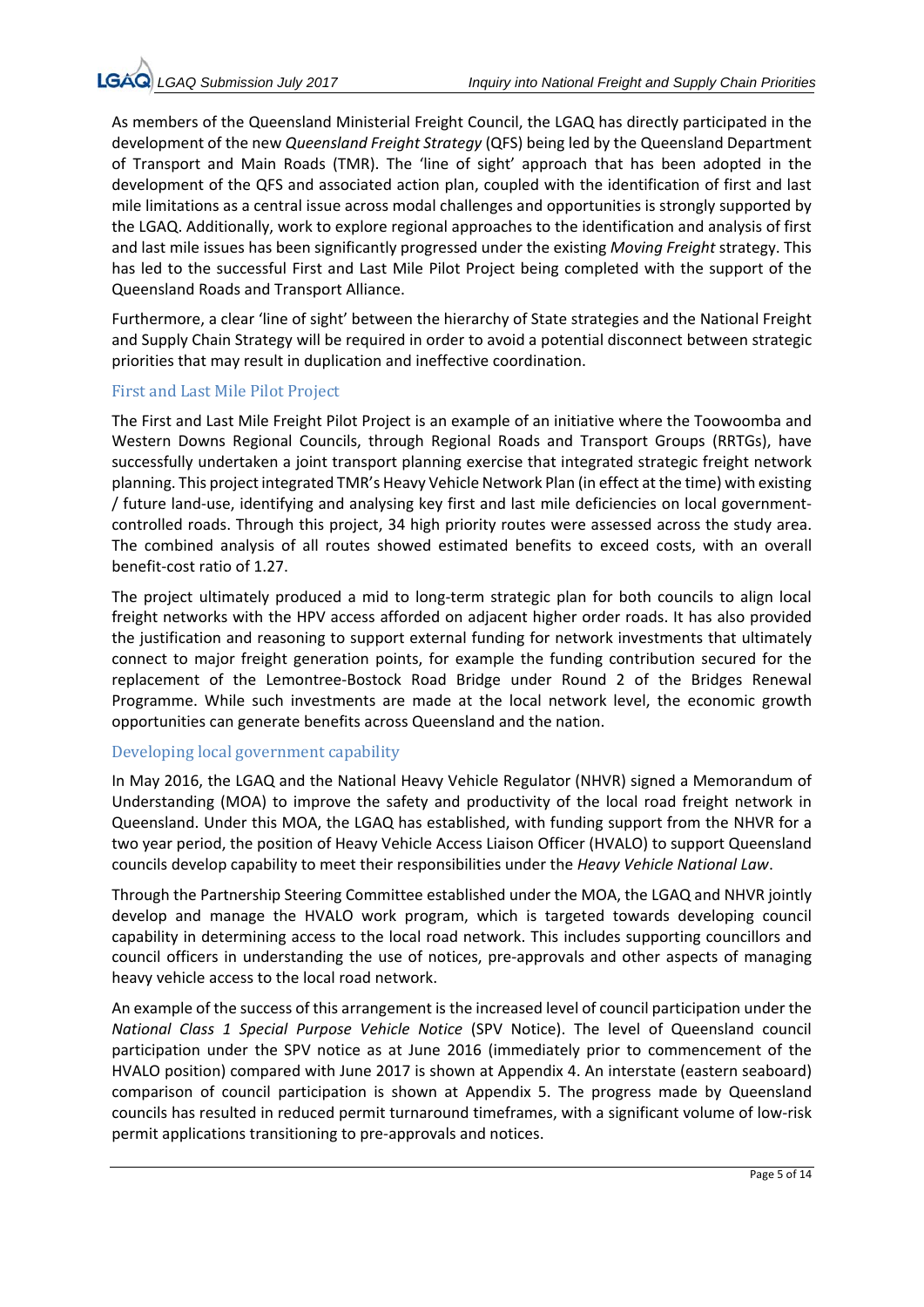Recent local government elections in Queensland have seen high levels of turnover in elected members (over 50% in 2012 and 2016). This, coupled with ongoing issues with attraction and retention of qualified engineering staff results in a loss of knowledge at the local level meaning that the task of assisting councils with capability development is an ongoing exercise. While significant progress has been made in the first 12 months under the MOA and the HVALO arrangement, the LGAQ is concerned that progress may cease, or even be eroded, without dedicated support over the coming years particularly considering the next wave of reforms to be progressed by the NHVR (eg, new Chain of Responsibility legislation from mid‐2018).

### **6. Recommendations**

The LGAQ recommends the National Freight and Supply Chain Strategy:

- recognises the challenges faced by local government in addressing first and last mile access issues and provides financial support to regional groupings of councils (RRTGs in Queensland) to complete first and last mile identification and analyses projects, similar to that completed on the Darling Downs, within a 1-2 year period of the Strategy's commencement. Initial estimate of funding required: \$5 million over two years, nationally.
- recognises the ongoing capability development task at the local government level and provides financial support to State/Territory local government association's to assist council capability development for four years from the commencement of the strategy. Initial estimate of funding required: \$3 million over four years, nationally.
- establishes a federally funded program dedicated to addressing first and last mile access issues on the local government road network, with preference given to projects that have been identified through regional analyses (refer to first recommendation above). In line with 2016 Election Plans (refer to Appendix 1), funding requested: \$200 million per annum nationally for five years.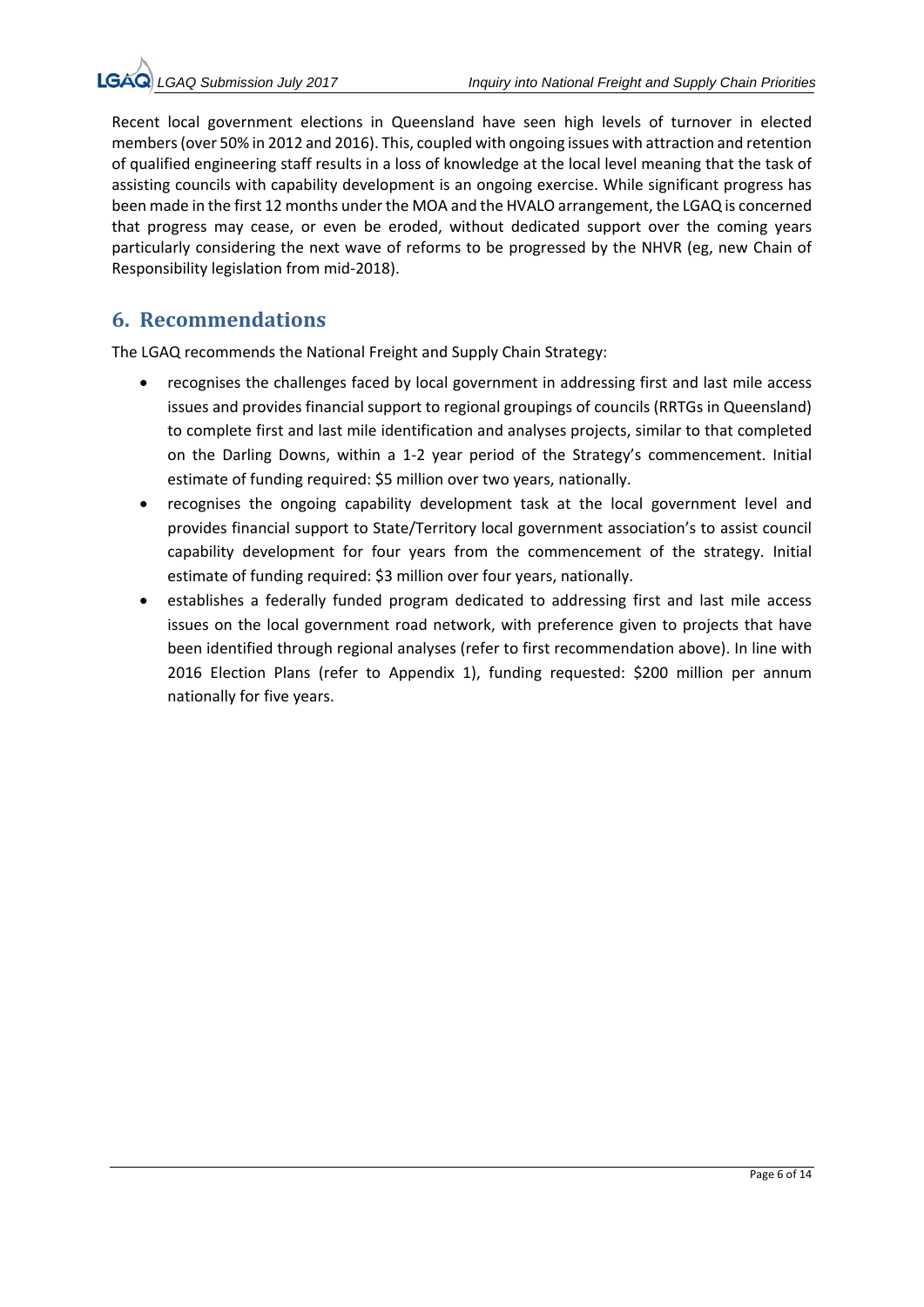### **Recent Election Plans**

### 2016 LGAQ Federal Election Policy Plan

The LGAQ's *2016 Federal Election Local Government Policy Plan* sought the following roads and transport related commitments from all political parties contesting the 2016 Federal Election:

- *Federal funding of "first and last mile" freight network studies across regional groupings of councils (ideally Regional Roads and Transport Groups), using the methodology developed on the Darling Downs.*
- *\$200 million a year nationwide for five years to address "first and last mile" access issues.*
- *Inclusion of priority "first and last mile" routes in the National Freight and Supply Chain Strategy, as recommended by Infrastructure Australia.*
- **•** A permanent Roads to Recovery program of at least \$700 million a year nationally, with *indexing to reflect increases in road and bridge construction costs.*

### 2016 ALGA Federal Election Policy Plan

The Australian Local Government Association's (ALGA) 2016 Federal Election Plan – *Local Government's Plan for an Innovative and Prosperous Australia*<sup>5</sup>- sought the following roads and transport related commitments from all political parties contesting the 2016 Federal Election:

- *Establish a Local Government ‐ Higher Productivity Investment Plan of \$200 million per year for five years.*
- *Permanently double the R2R program's funding.*
- *Implement a permanent Bridge Renewal program.*
- *Restore the Supplementary Roads Funding for South Australia.*

<sup>5</sup> Available at

http://alga.asn.au/site/misc/alga/downloads/publications/ALGA%20Election%20Document%202016.pdf?Menu=50,587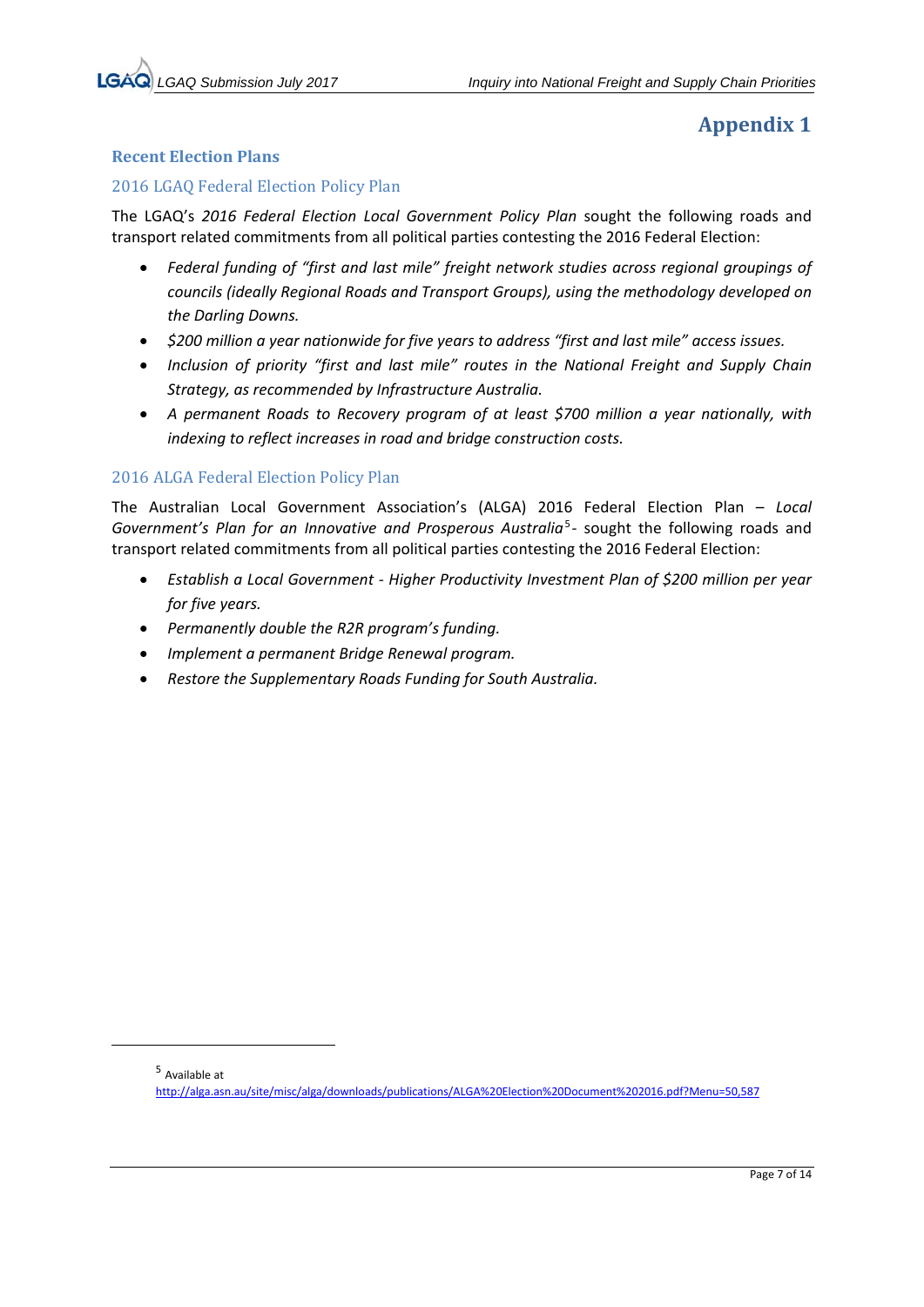### **Relevant positions from LGAQ's** *Policy Statement 2016*

#### *3.1.1 Federal Funding*

- *3.1.1.8 The Roads to Recovery program should become permanent with annual indexing of funding to reflect increases in road and bridge construction costs.*
- *3.1.1.9 A permanent Bridges to Renewal program should be introduced, including annual indexing of funding in light of the need to support greater heavy vehicle access to the local government controlled road network.*

#### *3.1.4 Funding of Infrastructure*

- *3.1.4.2 Funding issues for transport infrastructure should be addressed by all spheres of government during the development of Integrated Transport Plans.*
- *3.1.4.4 Federal and State Government infrastructure grants and subsidy programs should be annually indexed in recognition of the increased costs of infrastructure provision.*

#### *6.1.2 Planning and Funding Local Government Infrastructure*

*6.1.2.2 Local government supports the State Government developing comprehensive State*  infrastructure plans that support and inform local planning instruments and statutory regional *plans.*

#### *8.1.1 Funding assistance*

*8.1.1.5 The quantum of Federal and State funds allocated to local government for roads should be increased commensurate with local governments' responsibilities as a road asset manager and maintained in real terms. Local government road networks are integral to State and national roads and provide essential linkages for the freight industry and other users.* 

#### *8.1.2 Responsibilities for roads*

- *8.1.2.1 Local government seeks an agreement by which the State and Federal Governments agree to substantially increase funding for the local road network where:* 
	- *Local roads provide for significant arterial and through traffic, or have economic significance beyond the access interests and responsibility of ratepayers;*
	- *The relationship between a council's potential rate base and its road responsibility is so unbalanced that the council is unable to meet its obligations.*

#### *8.1.3 Road Planning and Delivery*

*8.1.3.2 Local government acknowledges the benefits of regional based road planning, management and delivery and continues to strive to realise these benefits.*

#### *8.1.5 Freight and Heavy Vehicle Management*

- *8.1.5.1 Recognising that the majority of freight tasks start and finish on a local government controlled road, councils play a critical role in responding to the growing freight task.*
- 8.15.2 *Local government should be engaged as a legitimate partner in the Heavy Vehicle Road Reform being pursued at the national level, especially with reference to the development and negotiation of the proposed intergovernmental funding agreement.*
- *8.1.5.3 Local government is committed to working with Federal and State Governments to develop strategic freight routes, and to address impediments to accessing the locally controlled network.*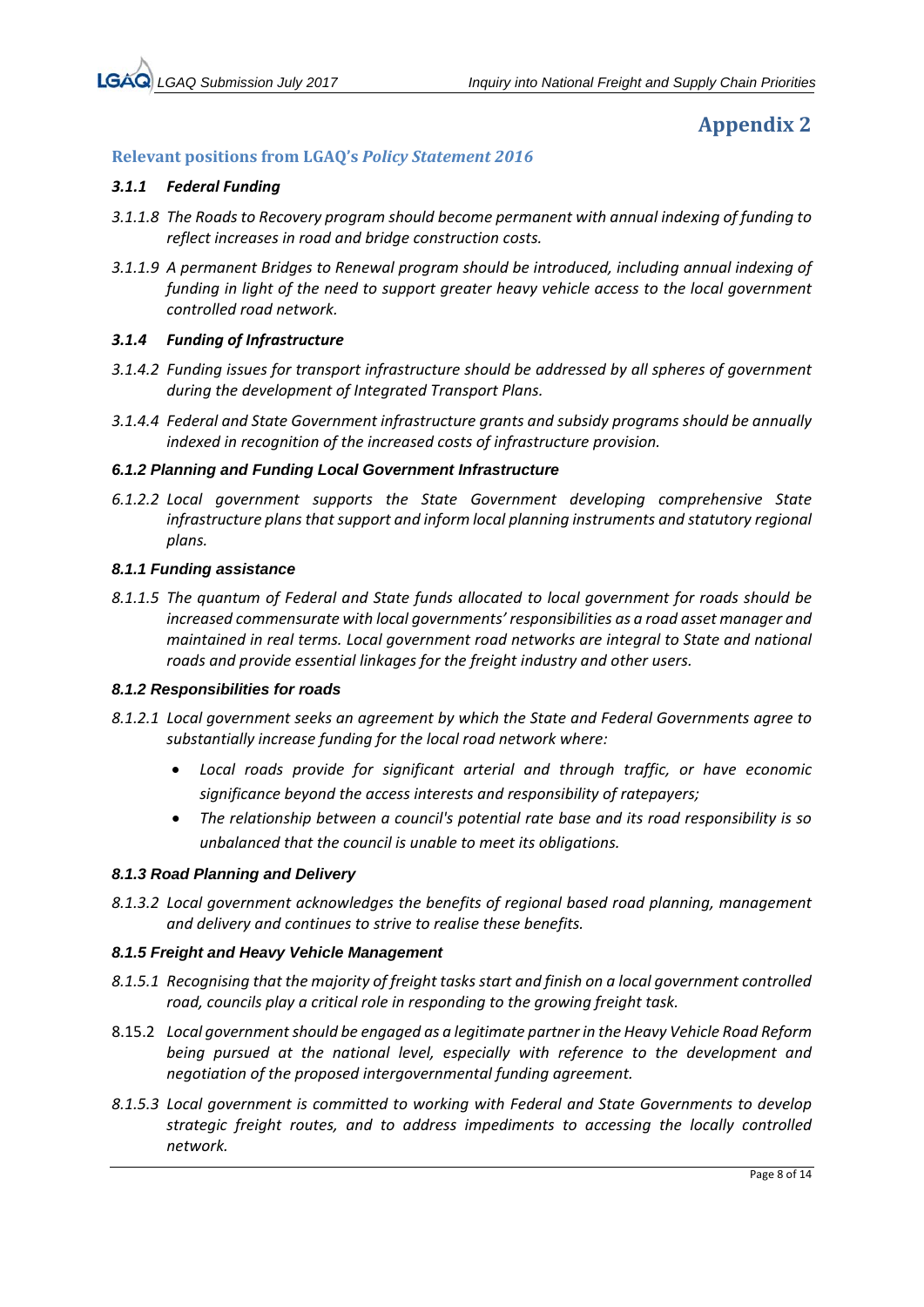- *8.1.5.4 Local government is committed to working with the National Heavy Vehicle Regulator and other regulatory agencies to ensure that heavy vehicle reforms benefit councils.*
- *8.1.5.5 Local government requires simplified, aligned and transparent heavy vehicle permit approval processes.*
- *8.1.5.6 Local government calls on the Federal and State Governments to provide funding to upgrade vulnerable assets, including bridges and culverts, in order to facilitate improved heavy vehicle access.*
- *8.1.5.8 Local government calls on the Federal and State Governments to provide adequate funding to repair damage to roads associated with heavy vehicle use, and to upgrade or construct roads to accommodate heavy vehicle access.*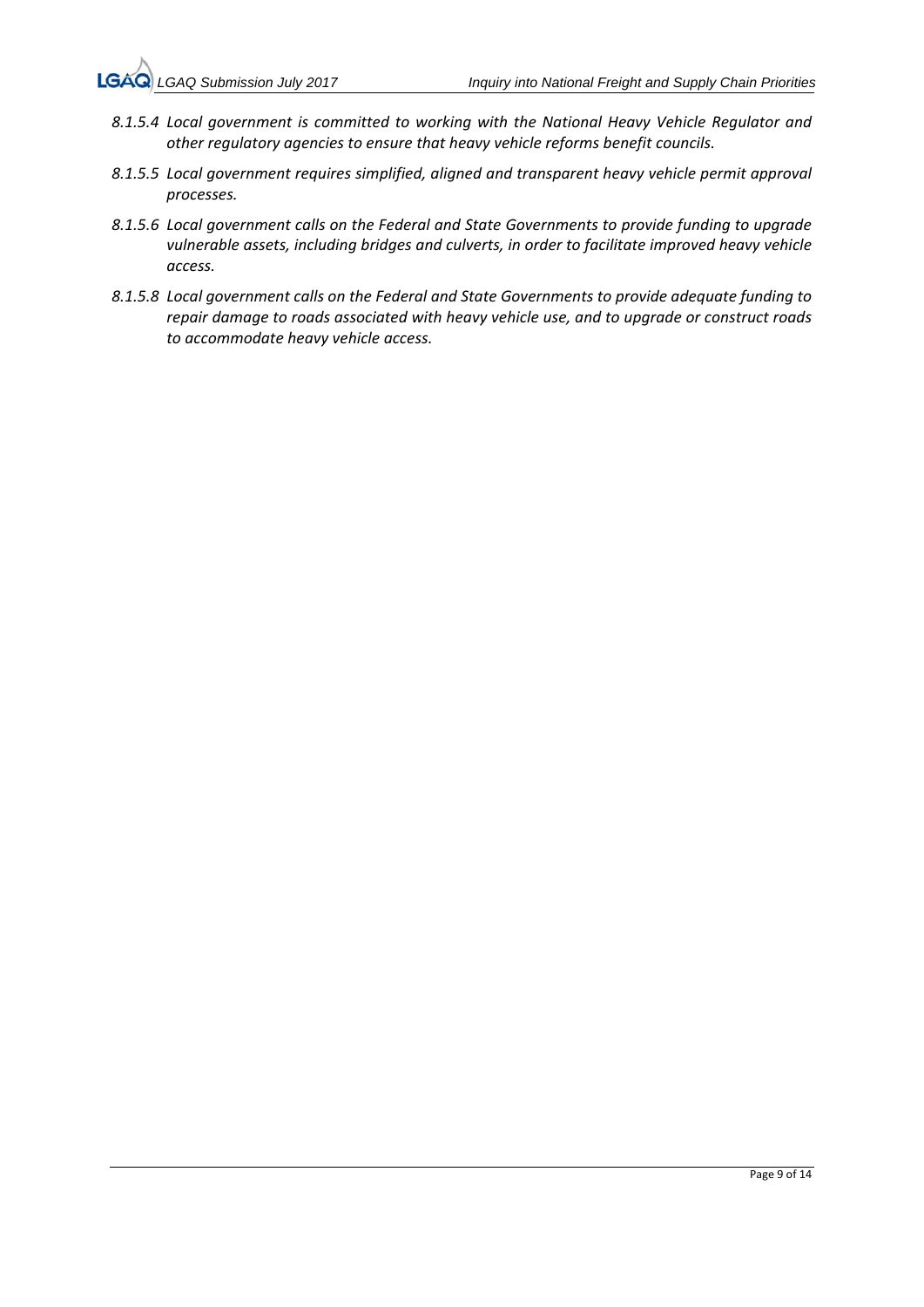| Inquiry/Report                                                                            | Key recommendation/<br>action/Australian<br><b>Government response</b>                                                                                                                                                                                                                                                           | <b>LGAQ Comment</b>                                                                                                                                                                                                                                                                                                                                                                                                                                                                                                                                                                                                                          |
|-------------------------------------------------------------------------------------------|----------------------------------------------------------------------------------------------------------------------------------------------------------------------------------------------------------------------------------------------------------------------------------------------------------------------------------|----------------------------------------------------------------------------------------------------------------------------------------------------------------------------------------------------------------------------------------------------------------------------------------------------------------------------------------------------------------------------------------------------------------------------------------------------------------------------------------------------------------------------------------------------------------------------------------------------------------------------------------------|
| Productivity<br>Commission<br>Inquiry:<br>Regulation<br>οf<br>Australian Agriculture 2016 | Increasing the<br>number<br>of<br>routes gazetted for<br>heavy<br>vehicle access, with provision<br>for road users to propose and<br>assess routes for gazettal as<br>heavy vehicle routes;<br>Requiring access permits only<br>in certain cases where there<br>risks<br>to<br>safety<br>are<br>or<br>infrastructure management; | LGAQ, through its partnership<br>with the NHVR, is working<br>Queensland<br>councils<br>to<br>improve the<br>safety<br>and<br>of the<br>productivity<br>road<br>network. The jointly agreed<br>work program for the HVALO is<br>targeted towards<br>assisting<br>councils with pre-approvals<br>and notices.                                                                                                                                                                                                                                                                                                                                 |
|                                                                                           | Requirements<br>for<br>moving<br>oversize agricultural machinery<br>should be proportionate to the<br>risks involved, with greater use<br>of exemptions and extended<br>validity for permits.                                                                                                                                    | As an example, the LGAQ has<br>collaborated with NHVR, TMR<br>and Cotton Australia to support<br>councils<br>in<br>granting<br>Pre-<br>approval level access in cotton<br>growing areas for use of the<br>Collier & Miller load restraint<br>system on Type 1 Road Trains -<br>enabling road trains to carry an<br>additional six round cotton<br>modules<br>trip.<br>Cotton<br>per<br>Australia has estimated the use<br>of the new restraint system is<br>expected to reduce the overall<br>number of trips by up to one-<br>third and deliver transport cost<br>savings to Queensland growers<br>of \$1.4 to \$2.1 million per<br>season. |
| Agricultural Competitiveness<br>White Paper, 2015                                         | The Australian Government is<br>working with the states and<br>territories to address first and<br>last mile issues, including<br>improving access for higher<br>productivity freight vehicles.                                                                                                                                  | Local government controls<br>approximately<br>80%<br>of<br>Australia's road network. First<br>last mile constraints<br>and<br>typically occur on the local<br>government-controlled<br>network.                                                                                                                                                                                                                                                                                                                                                                                                                                              |
|                                                                                           |                                                                                                                                                                                                                                                                                                                                  | The LGAQ suggests that the<br>Department of Infrastructure<br>and Regional<br>Development<br>convenes a round table to<br>explore ways to work directly<br>with local government to                                                                                                                                                                                                                                                                                                                                                                                                                                                          |

### **Comments in relation to recent policy reviews**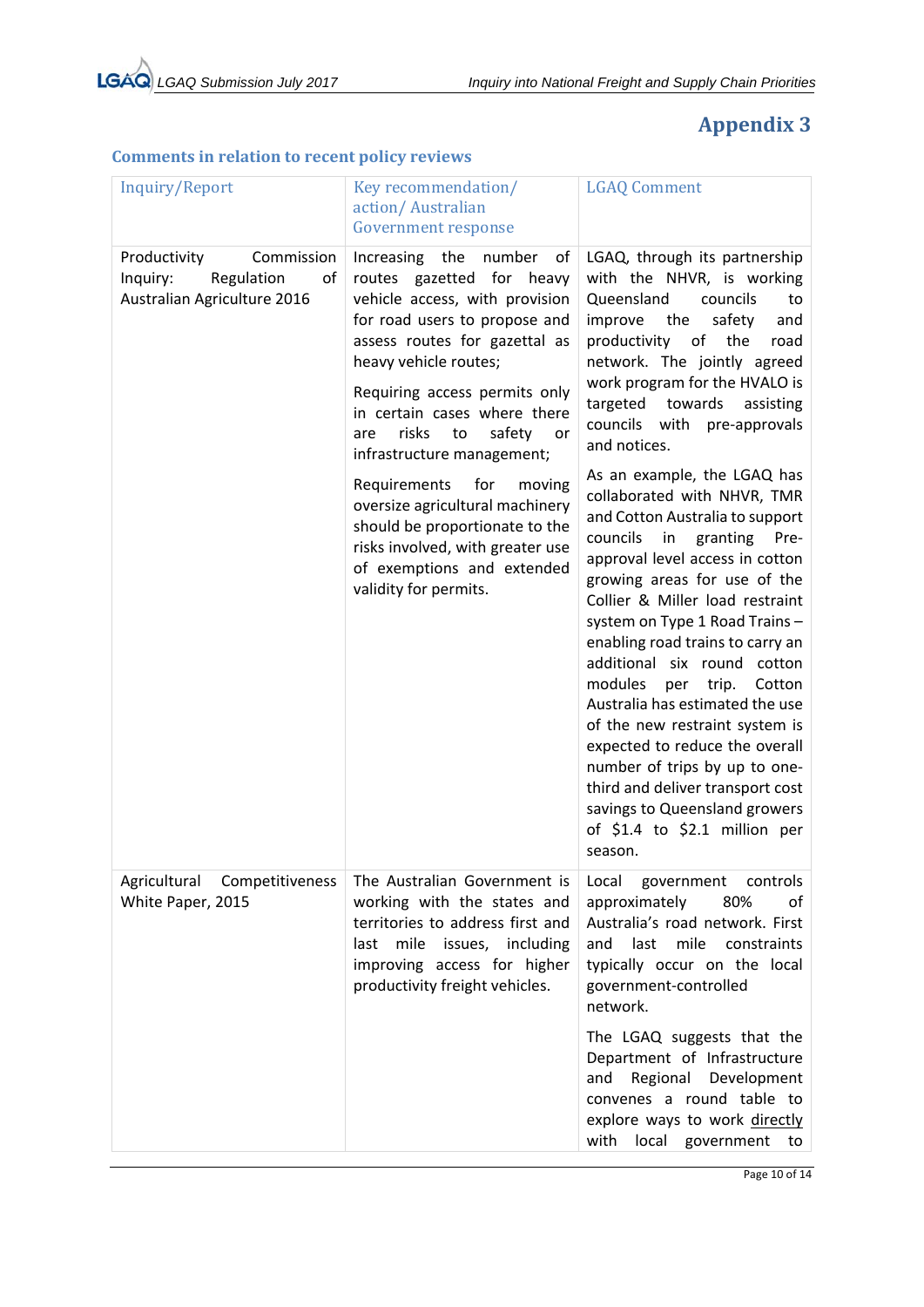|                                                                       |                                                                                                                                                                                                                         | first and last mile<br>address<br>issues.<br>Suggested<br>access<br>include<br>participants<br>would<br>officers,<br>departmental<br>members of the Expert Panel<br>established to aid the Inquiry,<br>from<br>representatives<br>jurisdictional agencies and the<br>Roads and Transport Advisory<br>Committee (RTAC). |
|-----------------------------------------------------------------------|-------------------------------------------------------------------------------------------------------------------------------------------------------------------------------------------------------------------------|------------------------------------------------------------------------------------------------------------------------------------------------------------------------------------------------------------------------------------------------------------------------------------------------------------------------|
|                                                                       |                                                                                                                                                                                                                         | The<br>Australian<br>Local<br>Association<br>Government<br>(ALGA) serves as secretariat to<br>RTAC - comprised of the<br>roads/transport advisors from<br>the<br>State/Territory<br>local<br>government associations.                                                                                                  |
| Infrastructure<br>Australia:<br>Infrastructure Australia Plan<br>2016 | Deliver a National Freight and<br>Supply Chain Strategy;<br>Establish targeted investment<br>focused on removing first and                                                                                              | LGAQ<br>the<br>supports<br>development of the National<br>Freight and<br>Supply<br>Chain<br>Strategy.                                                                                                                                                                                                                  |
|                                                                       | last mile constraints across the<br>freight network.                                                                                                                                                                    | LGAQ's Advocacy Action Plan<br>2017 and 2016 Federal Election<br>Local Government Policy Plan<br>seek (sought) the identification<br>of critical first and last mile<br>issues for inclusion in the<br>National Freight and Supply<br>Chain Strategy.                                                                  |
|                                                                       |                                                                                                                                                                                                                         | Both LGAQ and ALGA Election<br>Plans for the 2016 Federal<br>Election sought<br>the<br>establishment of dedicated<br>funding to target first and last<br>mile constraints on the local<br>government-controlled<br>road<br>network (refer to Appendix 1).                                                              |
| National Land Freight Strategy<br>2013                                | Commonwealth co-funding for<br>first and last mile projects;<br>Trial the Performance Based<br>Standards<br>(PBS)<br>route<br>assessment tool to assist local<br>government<br>decisions<br>on<br>heavy vehicle access. | Per comments above, the<br>LGAQ would welcome<br>the<br>establishment of a funding<br>program to target first and last<br>mile constraints on the local<br>government-controlled<br>road<br>network.                                                                                                                   |
|                                                                       |                                                                                                                                                                                                                         | LGAQ has secured funding<br>through<br>the<br>Roads<br>and<br>Transport Alliance to support                                                                                                                                                                                                                            |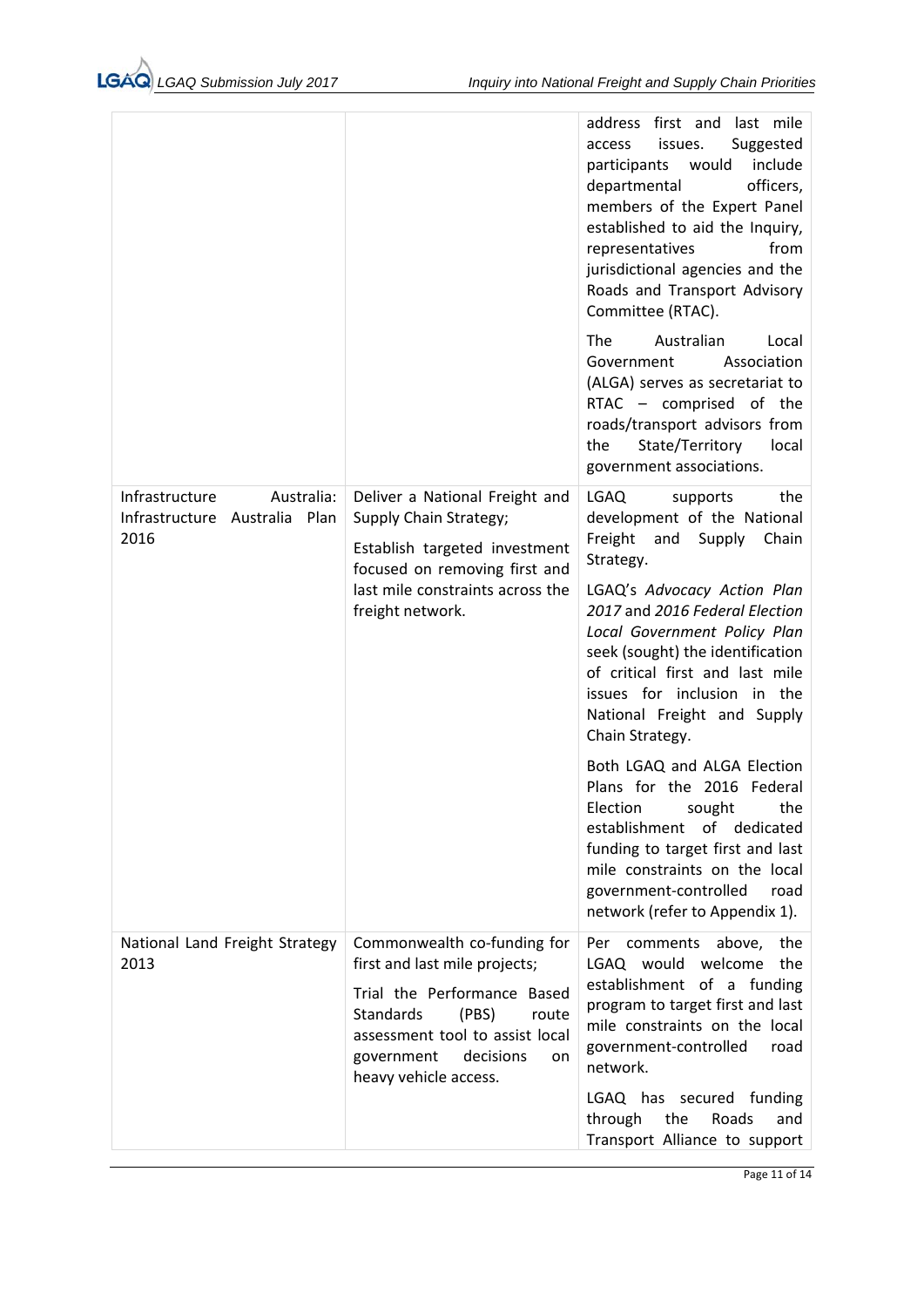|  | the roll out of the route<br>assessment tool - know known                                                 |
|--|-----------------------------------------------------------------------------------------------------------|
|  | as the Restricted Access<br>Vehicle Route Assessment Tool<br>(RAVRAT) - to councils across<br>Queensland. |
|  | The long-term availability of<br>RAVRAT to councils needs to be<br>secured.                               |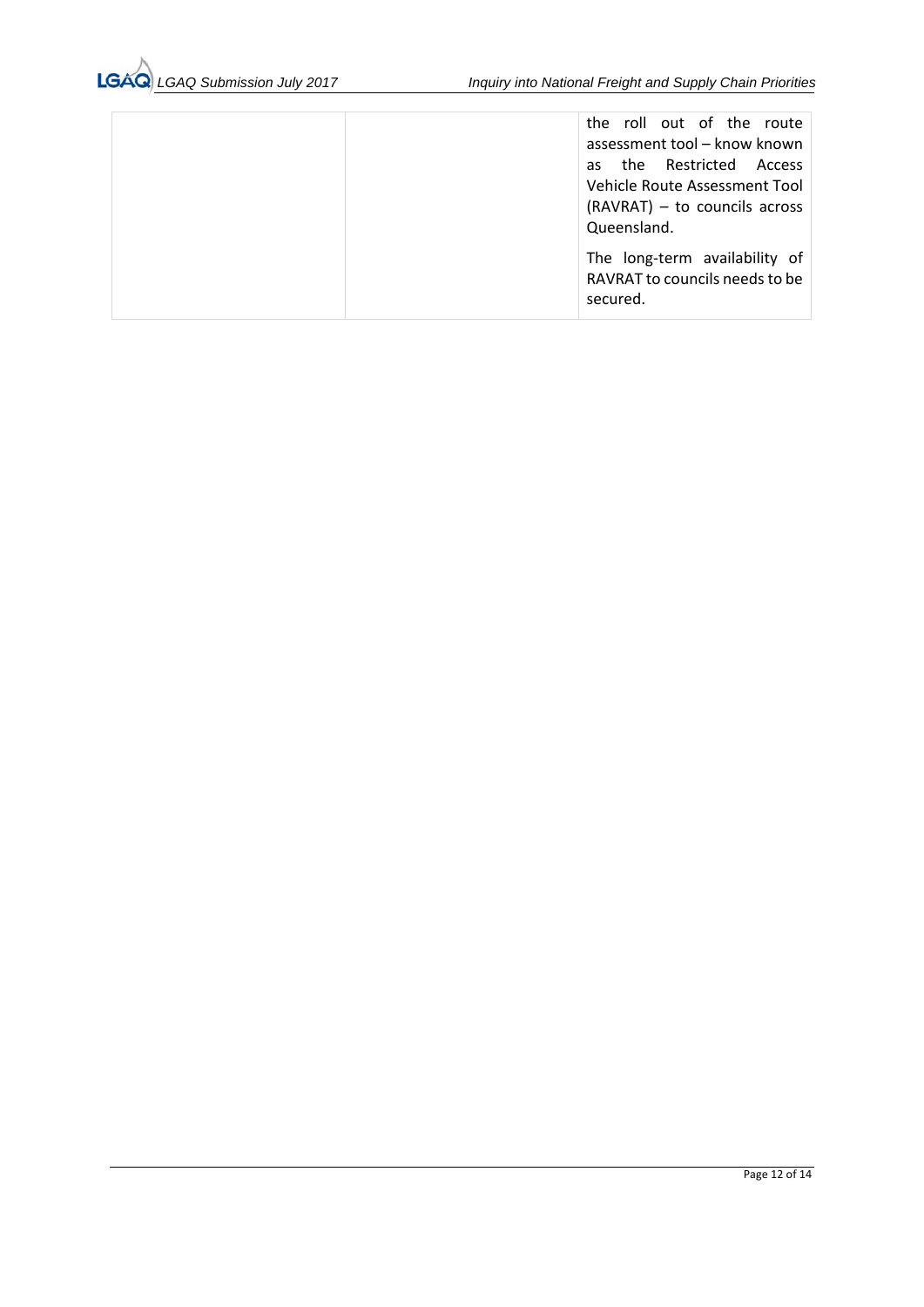**Queensland council comparison of SPV Notice participation: June 2016 vs June 2017.**



#### LEGEND:

| White                         | No response to consent request              |
|-------------------------------|---------------------------------------------|
| Light Green with Green Stripe | <b>Access Granted (with Restrictions)</b>   |
| Dark Green                    | Access Granted (with no Restrictions)       |
| Red                           | Access Refused - individual permit required |